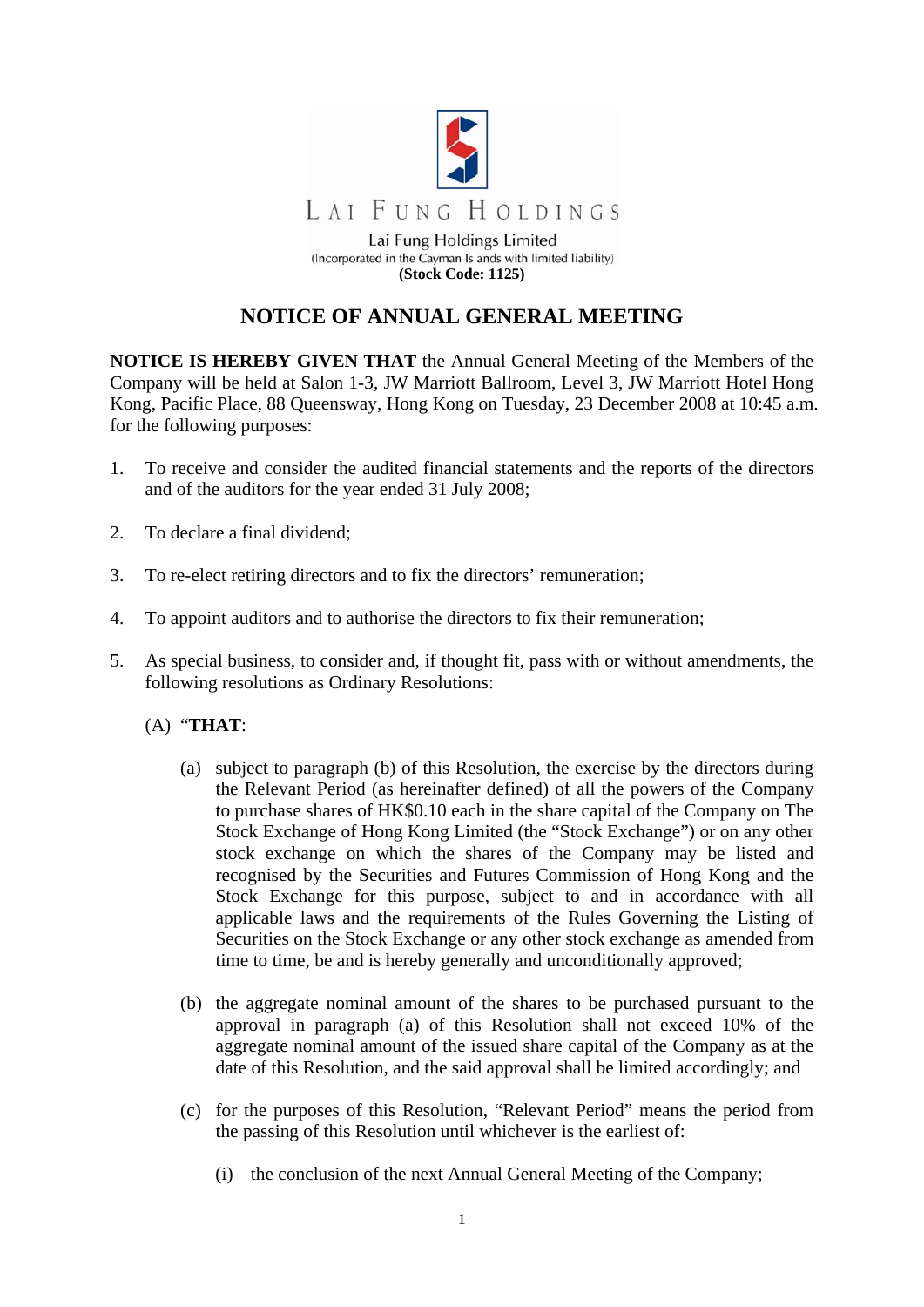- (ii) the revocation or variation of the authority given under this Resolution by an ordinary resolution of the shareholders of the Company in general meeting; or
- (iii) the expiration of the period within which the next Annual General Meeting of the Company is required by law or the Articles of Association of the Company to be held."

## (B) "**THAT**:

- (a) subject to paragraph (c) of this Resolution, the exercise by the directors during the Relevant Period (as hereinafter defined) of all the powers of the Company to issue, allot and deal with additional shares in the Company, and to make or grant offers, agreements and options (including warrants, bonds, debentures, notes and any securities which carry rights to subscribe for or are convertible into shares in the Company) which would or might require the exercise of such powers be and is hereby generally and unconditionally approved;
- (b) the approval in paragraph (a) of this Resolution shall authorise the directors during the Relevant Period to make or grant offers, agreements and options (including warrants, bonds, debentures, notes and any securities which carry rights to subscribe for or are convertible into shares in the Company) which would or might require the exercise of such powers after the end of the Relevant Period;
- (c) the aggregate nominal amount of share capital allotted or agreed conditionally or unconditionally to be allotted (whether pursuant to an option or otherwise) and issued by the directors pursuant to the approval in paragraph (a) of this Resolution, otherwise than pursuant to (i) a Rights Issue (as hereinafter defined); or (ii) an issue of shares in the Company upon the exercise of rights of subscription or conversion under the terms of the securities which are convertible into shares of the Company; or (iii) an issue of shares in the Company as scrip dividends pursuant to the Articles of Association of the Company from time to time; or (iv) an issue of shares in the Company under any option scheme or similar arrangement for the grant or issue of shares in the Company or rights to acquire shares in the Company, shall not exceed 20% of the aggregate nominal amount of the issued share capital of the Company as at the date of this Resolution, and the said approval shall be limited accordingly; and
- (d) for the purposes of this Resolution,

 "Relevant Period" shall have the same meaning assigned to it under paragraph (c) of the Ordinary Resolution No. 5(A) in the Notice convening this Meeting; and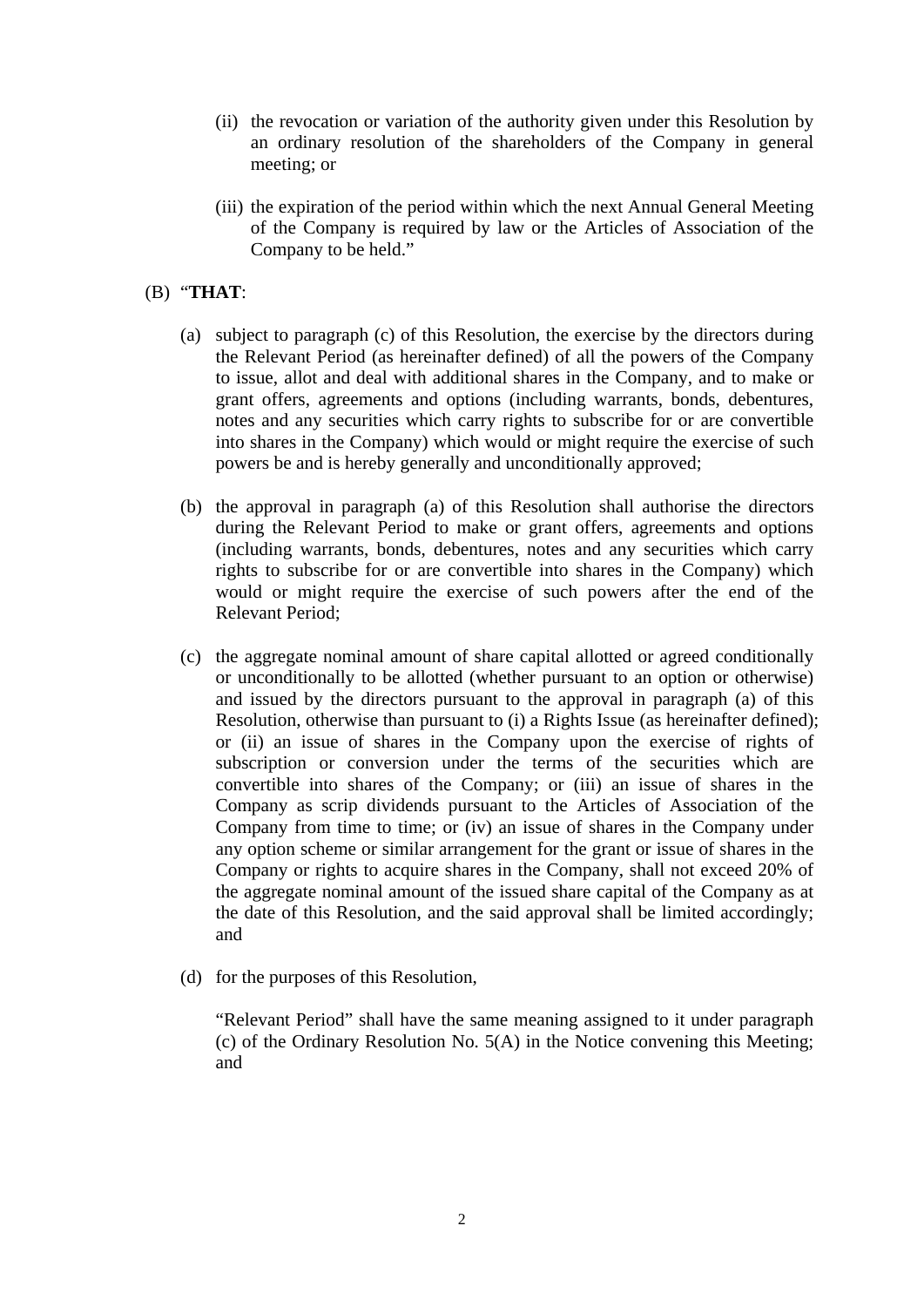"Rights Issue" means an offer of shares of the Company open for a period fixed by the directors to the holders of shares whose names appear on the Register of Members of the Company on a fixed record date in proportion to their then holdings of such shares as at that date (subject to such exclusions or other arrangements as the directors may deem necessary or expedient in relation to fractional entitlements or having regard to any restrictions or obligations under the laws of, or the requirements of any recognised regulatory body or any stock exchange in, any territory applicable to the Company)."

(C) "**THAT** subject to the passing of the Ordinary Resolutions No. 5(A) and 5(B) in the Notice convening this Meeting, the general mandate granted to the directors and for the time being in force to exercise the powers of the Company to allot shares and to make or grant offers, agreements and options which might require the exercise of such powers be and is hereby extended by addition thereto of an amount representing the aggregate nominal amount of shares in the share capital of the Company which has been purchased by the Company since the granting of such general mandate pursuant to the exercise by the directors of the powers of the Company to purchase such shares, provided that such amount shall not exceed 10% of the aggregate nominal amount of the issued share capital of the Company as at the date of this Resolution."

> By Order of the Board **Lai Fung Holdings Limited Yeung Kam Hoi**  *Company Secretary*

## Hong Kong, 28 November 2008

*Notes:* 

- (1) A member entitled to attend and vote at the Annual General Meeting is entitled to appoint one or more proxies to attend and, on a poll, vote on his behalf. A proxy need not be a member of the Company.
- (2) To be valid, a form of proxy and the power of attorney or other authority, if any, under which it is signed, or a notarially certified copy of such power or authority, must be lodged with the Company's share registrar in Hong Kong, Tricor Tengis Limited, at 26th Floor, Tesbury Centre, 28 Queen's Road East, Hong Kong not less than 48 hours before the time appointed for holding the Annual General Meeting or its adjourned meeting (as the case may be). Completion and return of the form of proxy shall not preclude members from attending and voting in person at the Annual General Meeting or at any of its adjourned meeting should they so wish.
- (3) The Register of Members of the Company will be closed from 18 December 2008 to 23 December 2008, both days inclusive, during which period no transfer of shares will be registered. In order to qualify for the final dividend, all completed transfer forms accompanied by the relevant share certificates must be lodged with the Company's share registrar in Hong Kong, Tricor Tengis Limited, at 26th Floor, Tesbury Centre, 28 Queen's Road East, Hong Kong for registration no later than 4:00 p.m. on 17 December 2008.
- (4) Concerning item 3 of this Notice, pursuant to Article 116 of the Company's Articles of Association, Mr. Lam Kin Ngok, Peter, Mr. Lam Kin Ming, Mr. Lam Hau Yin, Lester, Mr. Lau Shu Yan, Julius and Mr. Tam Kin Man, Kraven will retire by rotation at the forthcoming Annual General Meeting and, being eligible, offer themselves for re-election. Details of the above directors are set out in the "Biographical Details of Directors and Senior Management", "Directors' Interests" and "Substantial Shareholders' and Other Persons' Interests" sections of the Annual Report 2007-2008 of the Company.